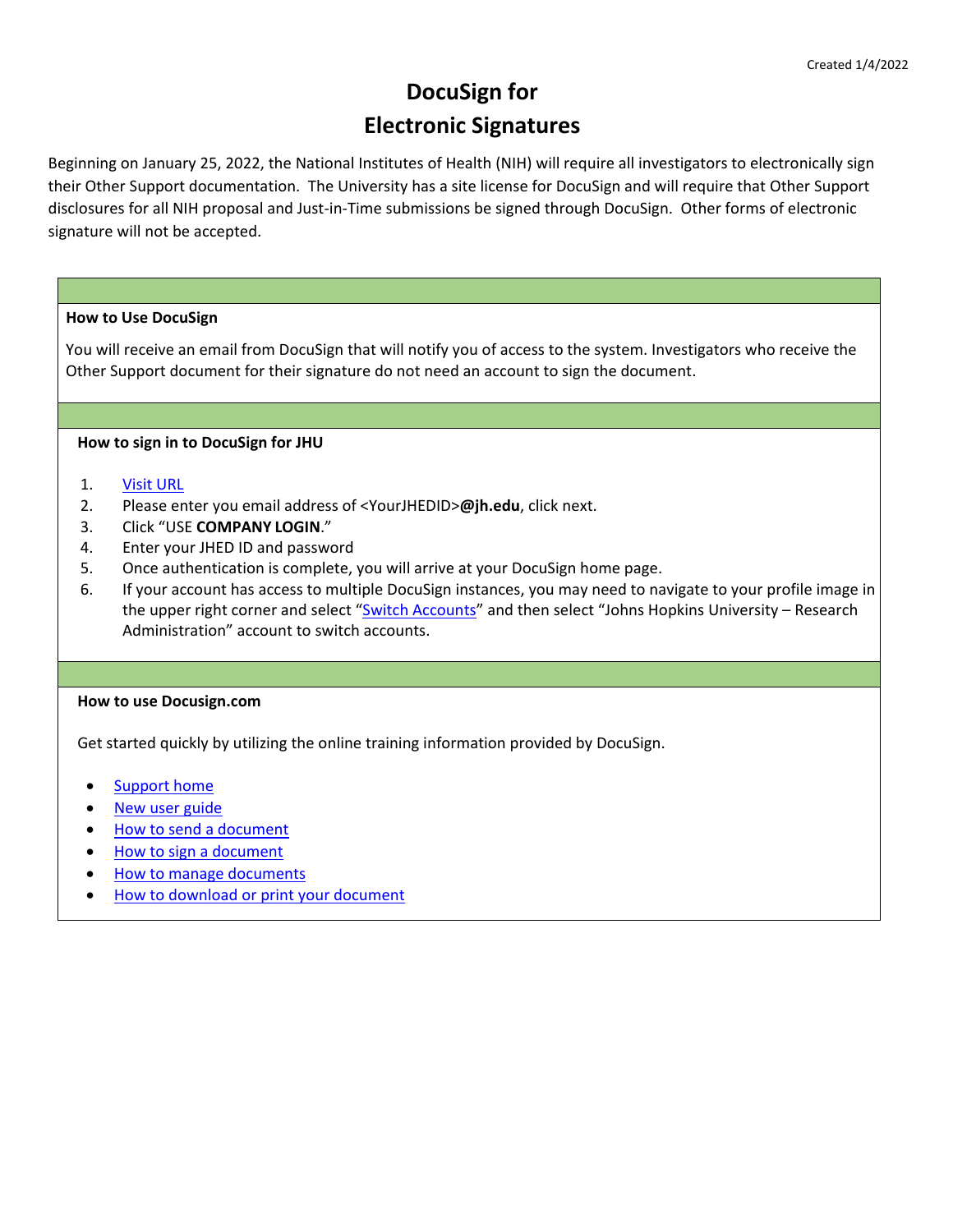# **How to Create a DocuSign Document (Envelope) for Signature by an Investigator**

- From the DocuSign **Home** page, select **Manage**
- Click "New" in the left corner to [Start an envelope.](https://docs.docusign.com/supportdocs/ndse-help/Content/start-a-document.htm#gso1578456465211) You can start with a new envelope, use a template stored in DocuSign eSignature, or finish a previously saved draft.
- [Add your documents.](https://docs.docusign.com/supportdocs/ndse-help/Content/add-files.htm#crk1578456412036) DocuSign eSignature supports a broad variety of file formats. Select files from your local machine or from cloud storage providers like OneDrive. At a minimum, you should include the completed (verified as accurate by the investigator) Other Support document and all required supporting documentation (i.e. copies of any translated contracts required to be submitted per NIH requirements)
- [Add recipients.](https://docs.docusign.com/supportdocs/ndse-help/Content/AddRecipients.htm#jar1578456351432) Specify who receives your envelope and what action you want them to take.
- Then place the signature tag.
- [Add messages.](https://docs.docusign.com/supportdocs/ndse-help/Content/AddMsgs.htm#mpf1578456350875) Enter the email subject and message details for your recipient(s).
- [Advanced Options.](https://docs.docusign.com/supportdocs/ndse-help/Content/AdvDocOpt.htm#tfm1578456367923) Set special recipient privileges, reminder settings, and expiration options.
- [Add fields.](https://docs.docusign.com/supportdocs/ndse-help/Content/add-fields.htm#odn1578456409392) For each recipient, add fields to your documents to gather the desired electronic signatures and other information, such as title, date signed, and more.
- [Preview and send.](https://docs.docusign.com/supportdocs/ndse-help/Content/SendDocs.htm#oeg1578456408976) Review your field setup and send the envelope to your recipients.
- Once the signature is complete, everyone is alerted and the document is stored electronically. You will receive a fully signed document and a signature certification in an email.
- To see the status of your document or to access stored documents, just visit your DocuSign home page.

#### **How to Sign a DocuSign Document**

When someone sends you a DocuSign document for your electronic signature, you will first receive an email from DocuSign sent on behalf of the sender with a link taking you to the document. **Do not forward the email to others, as the link sent is personalized to the investigator for signature**.

#### **Step 1 Review the DocuSign email**

| Docu Sign                                                                                                                                          |  |
|----------------------------------------------------------------------------------------------------------------------------------------------------|--|
|                                                                                                                                                    |  |
| Michael P sent you a document to review and sign.                                                                                                  |  |
| <b>REVIEW DOCUMENT</b>                                                                                                                             |  |
| <b>Michael P</b><br>docusigntest342@gmail.com                                                                                                      |  |
| Brandon P.                                                                                                                                         |  |
| Please DocuSign Sample Document 1.pdf                                                                                                              |  |
| This email contains a secure link to DocuSign. Please do not share this email, link, or access code<br>with others                                 |  |
| <b>Alternate Signing Method</b><br>Visit DocuSign.com, click 'Access Documents', and enter the security code:<br>DBA514D9964E4B498D5EE24E5C3306E81 |  |

Open the email and review the message from the sender. Click REVIEW DOCUMENT to begin the signing process.

The University requires that investigators sign and certify their own Other Support disclosures; **faculty cannot assign this task to an administrator, department staff, or other member of their lab**.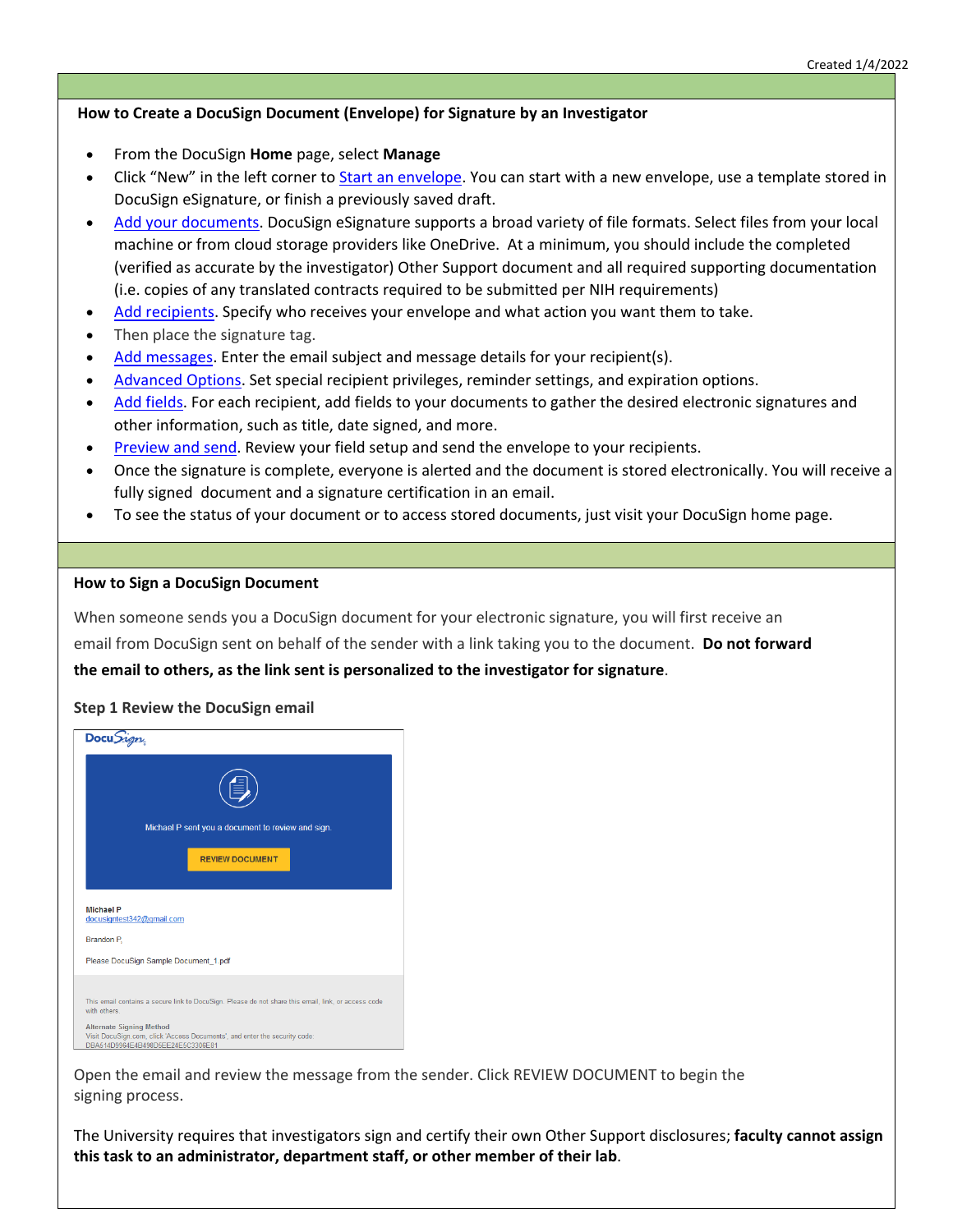Note: A signer's experience may vary. New signers have a different experience than returning signers and signers with a DocuSign account. To learn more, watch th[e Signing video o](https://fast.wistia.net/embed/iframe/lm7j5njxic)r read the how-to guide Signing Documents [Electronically with DocuSign.](https://support.docusign.com/guides/signer-guide-signing-for-signers)

## **Step 2 Agree to sign electronically**

Review the consumer disclosure, and select the checkbox **I agree to use Electronic Records and Signatures**. Click **CONTINUE** to begin the signing process.

| Please Review & Act on These Documents<br>Michael Palmer<br>DocuSign Customer Service  |                 | DocuSign                                                                   |
|----------------------------------------------------------------------------------------|-----------------|----------------------------------------------------------------------------|
| I agree to use Electronic Records and<br>$\checkmark$<br><b>Signatures</b>             | <b>CONTINUE</b> | <b>OTHER ACTIONS v</b>                                                     |
| DocuSign Envelope ID: 424E4A41-987E-4179-883E-DA3CEF1818D8<br>Sample Document          |                 |                                                                            |
| <b>Primary Signer</b><br>Name: Michael Palmer<br>Gender: Male O Female O<br>Married: 2 |                 |                                                                            |
| <b>SIGN</b><br>Signature: x<br>Sign                                                    | Date: 12/2/2014 | English (US) v   Terms Of Use & Privacy v   Copyright © 2014 DocuSign Inc. |

Important! To view and sign the documents, you must agree to conduct business electronically.

Note: To view additional options, click OTHER ACTIONS. For more information of other actions available, please review our [Signing Documentation.](https://support.docusign.com/guides/signer-guide-signing-for-signers)

## **Step 3 Start the signing process**

1. Click the **START** tag on the left to begin the signing process.

| <b>START</b> |                 |
|--------------|-----------------|
|              | <br><b>SIGN</b> |
| <b>SIGN</b>  | Signature: x    |

2. Click the SIGN tag. You are asked to Adopt Your Signature. First time DocuSign users will be prompted to select either a pre-drawn signature or choose to draw their own signature on a mobile device. Please note that cutting and pasting signatures from another signed document is fraudulent.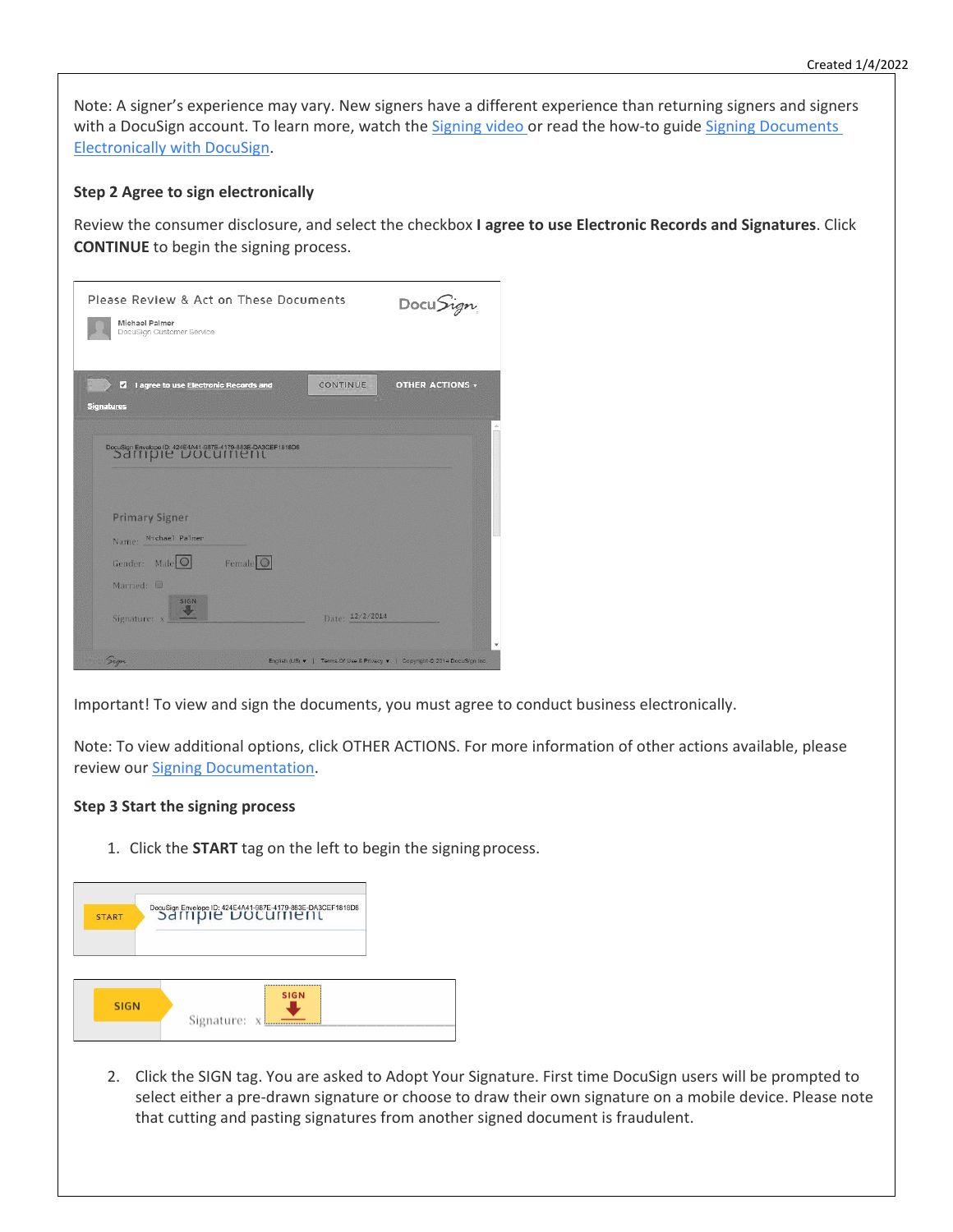| Confirm your name, initials, and signature. |                                                                                                                                                                                                                                                                                         |
|---------------------------------------------|-----------------------------------------------------------------------------------------------------------------------------------------------------------------------------------------------------------------------------------------------------------------------------------------|
| <b>Full Name</b>                            | Initials                                                                                                                                                                                                                                                                                |
| <b>Michael P</b>                            | <b>MP</b>                                                                                                                                                                                                                                                                               |
| 02367A3F9D33485                             | Change Style                                                                                                                                                                                                                                                                            |
| or initial                                  | By clicking Adopt and Sign, I agree that the signature and initials will be the electronic representation of my signature and initials for all<br>purposes when I (or my agent) use them on documents, including legally binding contracts - just the same as a pen-and-paper signature |

#### **Step 4 Verify your name**

Verify that your name and initials are correct. If not, change them as needed.

## **Step 5 Adopt a signature**

Do one of the following:

- Accept the default signature and initial style, and go to the nextstep.
- Click **Change Style,** and select a different signatureoption.
- Click **Draw.** Draw your signature/initials using a mouse, or your finger or a stylus on a touchscreen.

| Confirm your name, initials, and signature. |                                                                                                                                                                                                                                                                                         |       |
|---------------------------------------------|-----------------------------------------------------------------------------------------------------------------------------------------------------------------------------------------------------------------------------------------------------------------------------------------|-------|
| <b>Full Name</b>                            | <b>Initials</b>                                                                                                                                                                                                                                                                         |       |
| <b>Michael P</b>                            | <b>MP</b>                                                                                                                                                                                                                                                                               |       |
| Select Style<br><b>Draw</b>                 |                                                                                                                                                                                                                                                                                         |       |
| Draw your signature                         |                                                                                                                                                                                                                                                                                         | Clear |
|                                             | By clicking Adopt and Sign, I agree that the signature and initials will be the electronic representation of my signature and initials for all<br>purposes when I (or my agent) use them on documents, including legally binding contracts - just the same as a pen-and-paper signature |       |

## **Step 6 Save your signature**

Click ADOPT AND SIGN to adopt and save your signature information and return to the document.